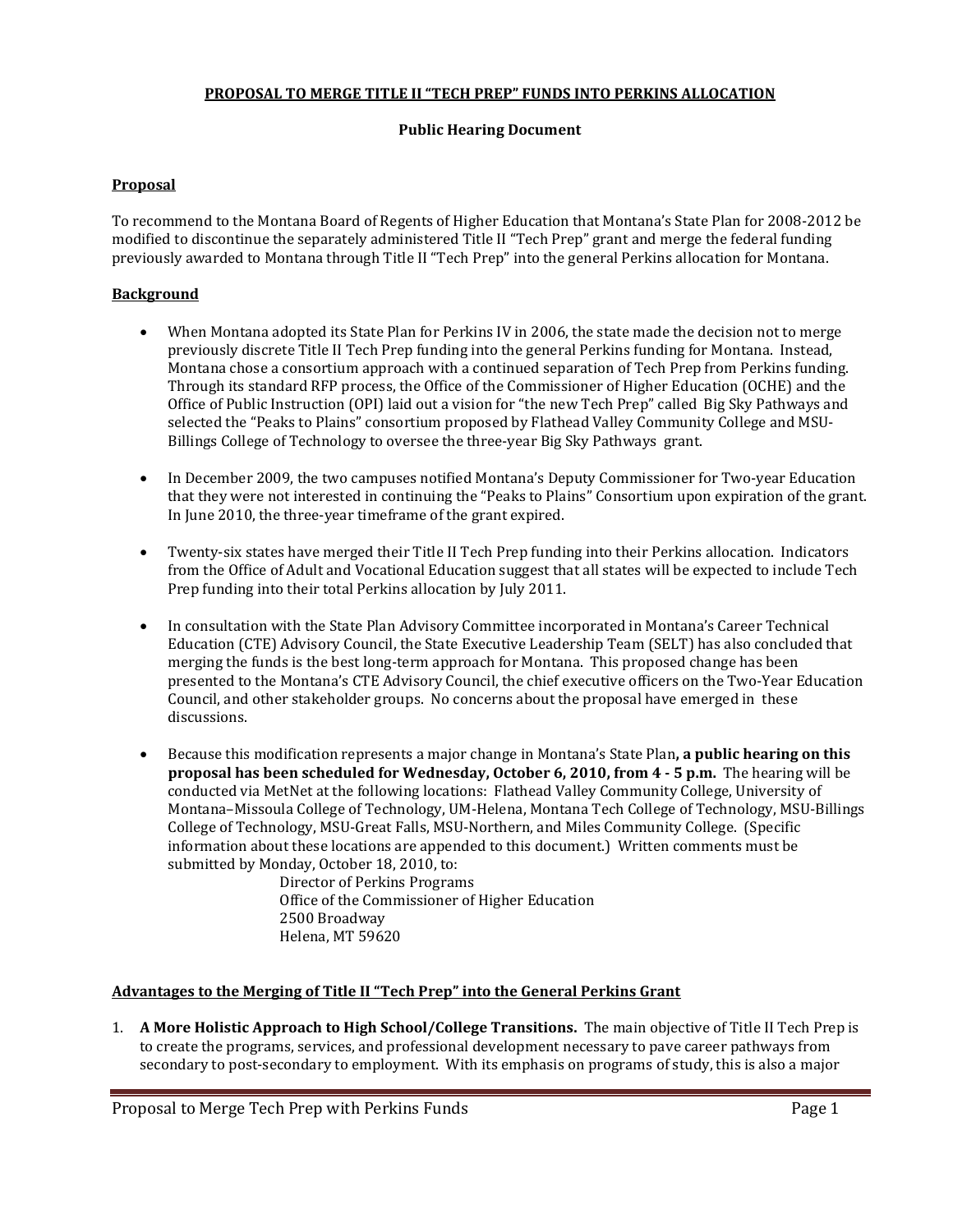objective of the Perkins grant administered by the Office of the Commissioner of Higher Education, in collaboration with the Office of Public Instruction. Thanks to the progress made through professional development provided by the Peaks to Plains Consortium between 2007 and 2010, the career awareness and program planning tools developed with Perkins funding for the Montana Career Information System, the statewide articulation of secondary and postsecondary career/technical courses through coordination with OCHE's Transfer Initiative and other advances in the last three years, the once-distinct roles of Tech Prep and Perkins have become more and more integrated. The merging of the two projects at this point brings parallel projects into a single, holistic approach that ensures consistency and reduces confusion in the field.

- 2. **Increased Resources at the Local Level.** "Rolling up" Tech Prep into Perkins IV would result in an addition of approximately \$458,817.00/year to the state's Perkins funds, a 9% increase over the present funding level. As with all Perkins funding, 85% of that additional \$458,817.00 would be added by formula to Local Perkins Grants at both the secondary and post-secondary levels. The remaining 15% of the Tech Prep funding would supplement Perkins budgets through the existing formula at OPI and OCHE. (Because the OCHE revenues associated with administering the Title II "Tech Prep" grant would no longer accrue, OCHE's administrative budget would decrease slightly, while OPI's would increase slightly.
- 3. **Simpler Accountability Requirements.** Both Perkins and Tech Prep grants have extensive accountability requirements, which add significantly to workloads locally and at the state level. Reducing the reporting requirements to the Perkins requirements only would reduce redundancy and free up valuable employee time.

### **Specific Modifications to Montana's State Plan**

Red-lined changes to the sections of the State Plan affected by this proposal are attached. In short, they include:

- 1. Removing references to Tech Prep in the Introduction (p. 2)
- 2. Redacting Section V. Tech Prep Program in its entirety (pp. 55-60)
- 3. Adding Public Hearing Comments and Responses to Appendices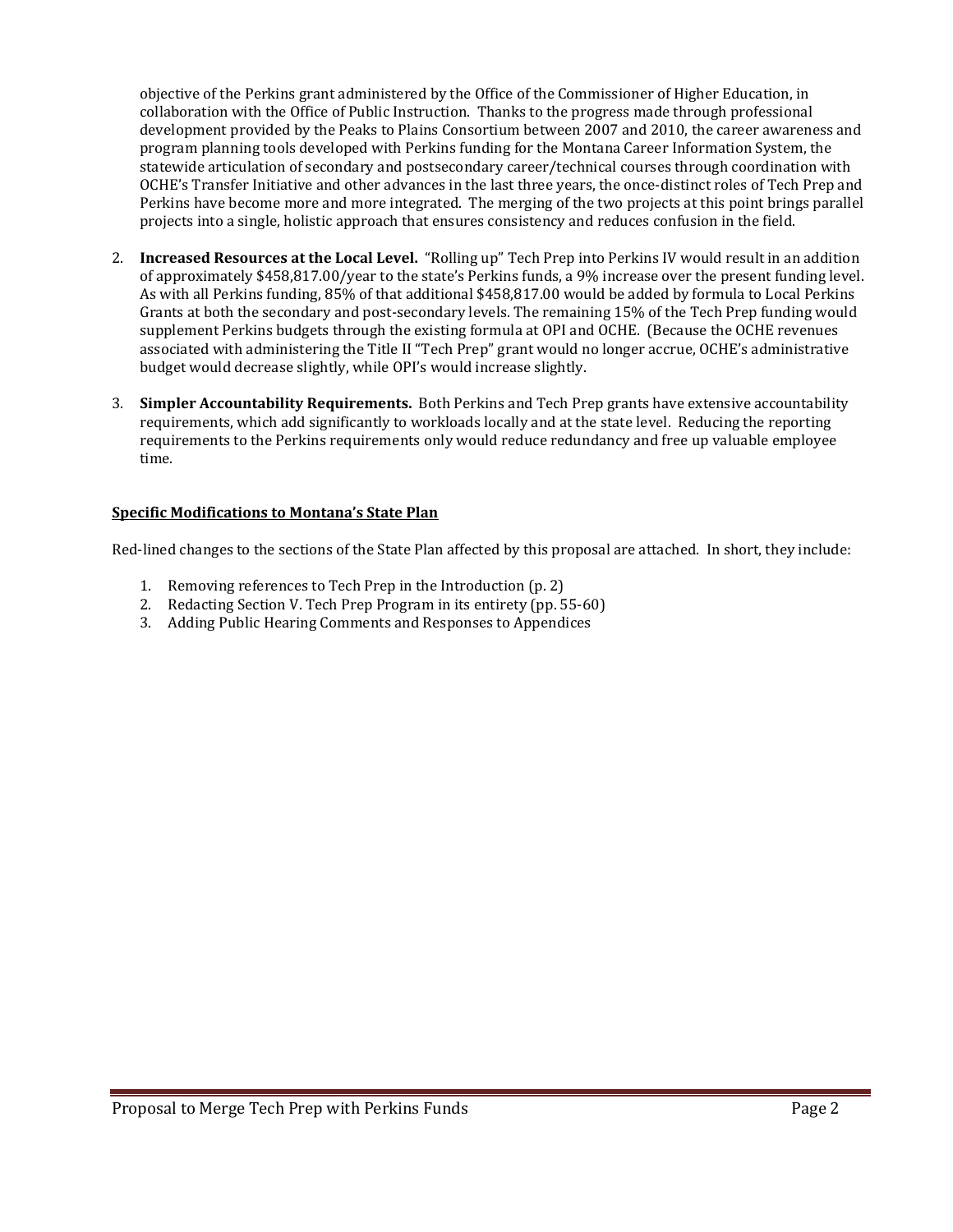### **Proposed Specific Revisions to Montana's State Plan**

# **1. Updating of the Tech Prep overview in the Introduction (p. 2, below)**

Tech Prep will be shifted from a regional service area approach to having a single Tech Prep consortium with statewide activities around six broad career fields. Members of the consortium will focus on developing model programs of study (known as *Big Sky Pathways*) that will be adopted by partners in the consortium, and will also be available for use by other school districts and two-year postsecondary institutions within Montana.

Beginning in FY 2012, Montana will merge its Title II Tech Prep funding with its general Perkins allocation and coordinate all efforts to develop programs of study through state and local Perkins activities.

**2. Redacting Section V. Tech Prep Program in its entirety (pp. 55-60, below)**

# **V. TECH PREP PROGRAMS 5.1 Process for Awarding Tech-Prep Consortium**

As noted in the introduction of the State Plan, Montana is launching an effort to move to a new organizational system for CTE, using a tiered approach involving six career fields, 16 career clusters, and a number of career pathways – called *Big Sky Pathways.*

A reformulated Tech Prep system, launched in Fall of 2007, will be a key player in Montana's updated CTE delivery system. The statewide Tech Prep consortium, known as the Big Sky Pathways Consortium, will take a leadership role in developing and supporting Big Sky Pathways with each of the Career Clusters.

Through a competitive process, one statewide Tech Prep consortium was created. Flathead Valley Community College is the lead institution for the Big Sky Pathways Consortium, and its partner from the eastern region of the state is Montana State University Billings College of Technology. This single consortium is designed to provide administrative leadership for Tech Prep; function as a clearinghouse for information and resources; designate other postsecondary institutions in the state to develop specific career clusters and related pathways; and provide the model for development of Big Sky Pathways (programs of study) for local Perkins projects. The consortium will utilize the following six Career Fields and their respective Tech Prep *Big Sky Pathways* for Montana:

- Agriculture and Natural Resources
- Engineering and Industrial Technology
- Health and Related Services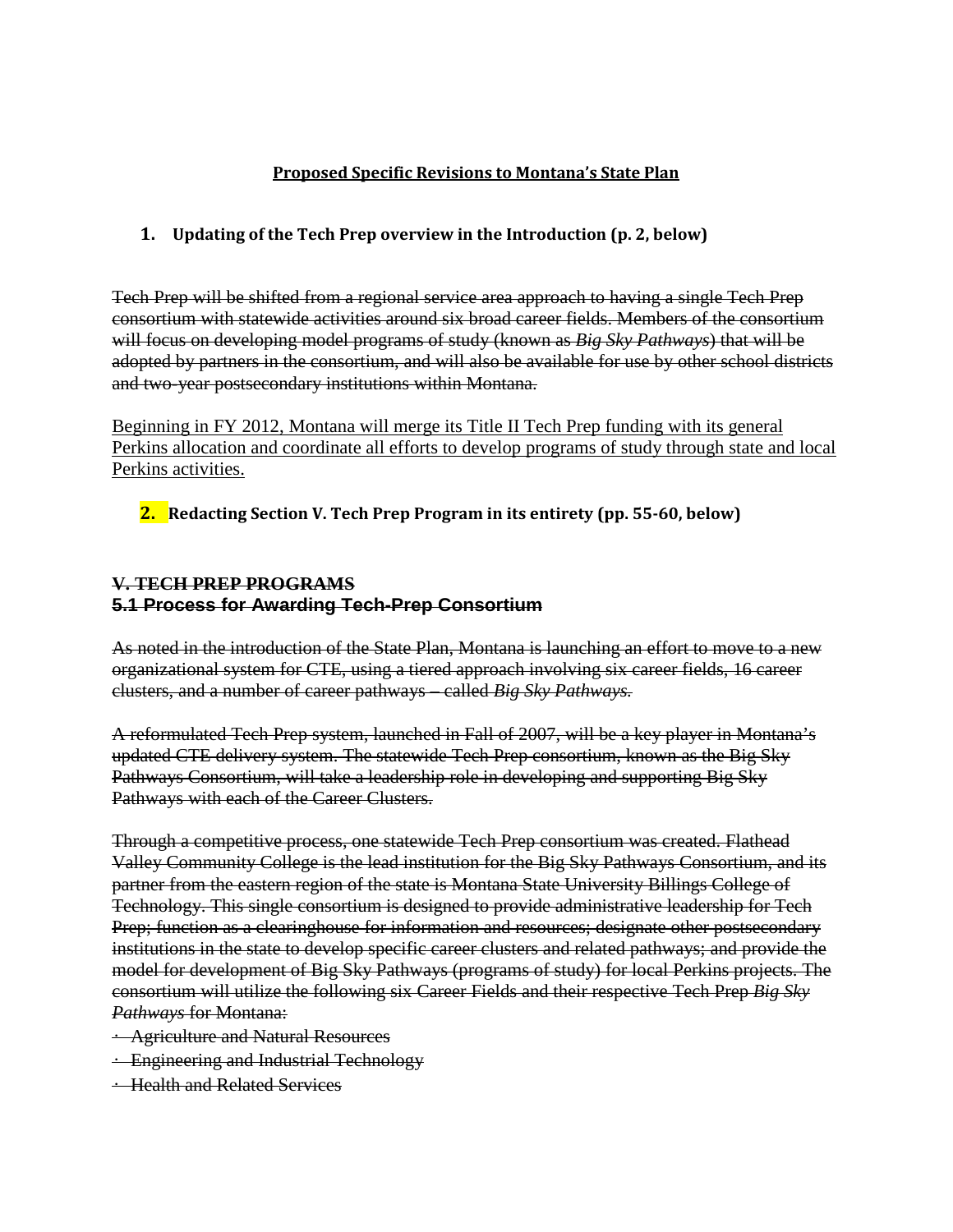- Social and Human Services
- Business, Management and Information Systems
- Arts and Communications

To make this work, Montana established a **State CTE Executive Leadership Team** representing administrative leadership for secondary and postsecondary to provide oversight of Title I and Title II funds. Also, a State CTE Advisory Committee will be appointed in 2008 to provide consultation to the **State CTE Executive Leadership Team** and its staff. Its membership will represent state agencies, adult education, business and industry, teachers and faculty, counselors, administrators and community stakeholders.

### **5.2 Special Considerations for Tech Prep applications**

Section 204(d) indicates that special consideration will be given to applications that – *1. "provide for effective employment placement activities or the transfer of students to baccalaureate or advanced degree programs;*

*2. are developed in consultation with business, industry, institutions of higher education, and labor organizations;*

*3. address effectively the issues of school dropout prevention and re-entry, and the needs of special populations;*

*4. provide education and training in an area or skill, including an emerging technology, in which there is a significant workforce shortage based on the data provided by the eligible entity in the state;*

*5. demonstrate how tech prep programs will help students meet high academic and employability competencies; and*

*6. demonstrate success in, or provide assurances of, coordination and integration with eligible recipients described in part C of title I.*

The grant award was based upon the potential of the applicant to create an effective Tech Prep program. It was important for the applicant to indicate:

• the extent to which career clusters and pathways have previously been developed at their institution thus enabling the institution to further develop programs of study;

• how the programs of study will lead to employment and/or degree programs;

• a clear design as to how business, industry, labor, institutions of higher education including 4-year institutions, secondary schools and other pertinent parties will be included in the work of developing programs of study;

• how the institution will address issues of drop-out prevention and serve the explicit needs of special populations;

• whether and where there are significant workforce shortages using national, state or regional employment trend data;

• how the grant will be used to help students achieve high academic and employability competencies such as those identified in industry standards and pertinent exit standards of student performance; and,

• how the grant will be fiscally managed.

# **5.3 Equitable Distribution among Tech Prep Consortium participants**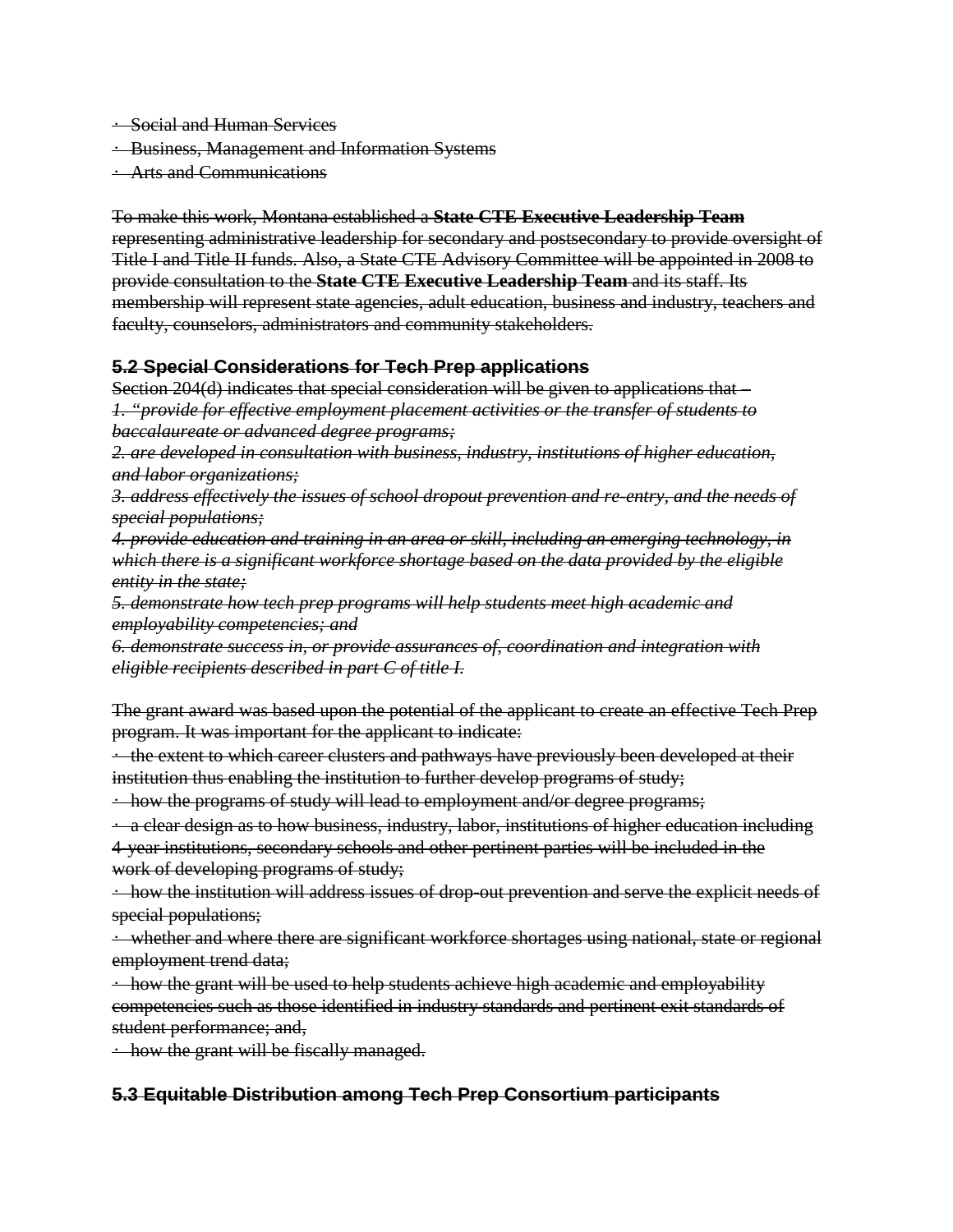For the purposes of Perkins IV implementation, all of Montana is rural. For this reason the grant applicant demonstrated its institution would deliver distance learning to enhance the work of the Tech Prep program and specifically contribute to the development of *Big Sky Pathways*.

# **5.4 Consortium Requirements**

Consortium requirements are addressed through 5.4.1 to 5.4.8.

# **5.4.1 Required Articulation Agreements Among Consortium Participants**

The Tech Prep grantee is required to develop articulation agreements. These articulation agreements will not be geographically oriented but instead will be organized around the Career Field/clusters/Big Sky Pathways. This new system of articulation will be statewide as applicable, and may result in multiple institutions of higher education having a shared articulation agreement with multiple secondary schools and allowing for (or requiring) transfer of credit among the participating postsecondary institutions.

# **5.4.2 Tech Prep Program of Study**

OPI specialists are already assigned a specific number of secondary schools that they monitor. It will be the responsibility of the specialists to ensure that each school that participates in the consortium is also offering a qualified *Big Sky Pathway* that meets the criteria for section  $203(e)(2)(A)$ -(G) of Title II of the Act as well as the general definition of Program of Study from Title I of the Act.

During the start-up year of the Big Sky Pathways Consortium, OCHE staff will coordinate its activities and provide technical assistance as necessary. Each of the statewide *Big Sky Pathway*s will have a specific OPI/OCHE program specialist assigned to work with developing the programs within his/her expertise, e.g.: Health Sciences Specialist – health sciences Career Field and Cluster/Big Sky Pathways.

# **5.4.3 Funding Requirements**

Section 203(e)(3) of Perkins IV states that all Tech Prep Grant applicants must:  $\mathcal{L}(A)$  meet academic standards developed by the State;

''(B) link secondary schools and 2-year postsecondary institutions, and if possible and practicable, 4-year institutions of higher education, through—

''(i) nonduplicative sequences of courses in career fields;

''(ii) the use of articulation agreements; and

''(iii) the investigation of opportunities for tech prep secondary education students to enroll concurrently in secondary education and postsecondary education coursework;

''(C) use, if appropriate and available, work-based or worksite learning experiences in conjunction with business and all aspects of an industry; and

''(D) use educational technology and distance learning, as appropriate, to involve all the participants in the consortium more fully in the development and operation of programs; To meet these requirements, the Big Sky Pathways Consortium indicated how it will:

• Fashion *Big Sky Pathways* and related articulation agreements that are built upon secondary courses that are properly accredited and postsecondary courses that clearly carry out appropriately rigorous expectations and demands;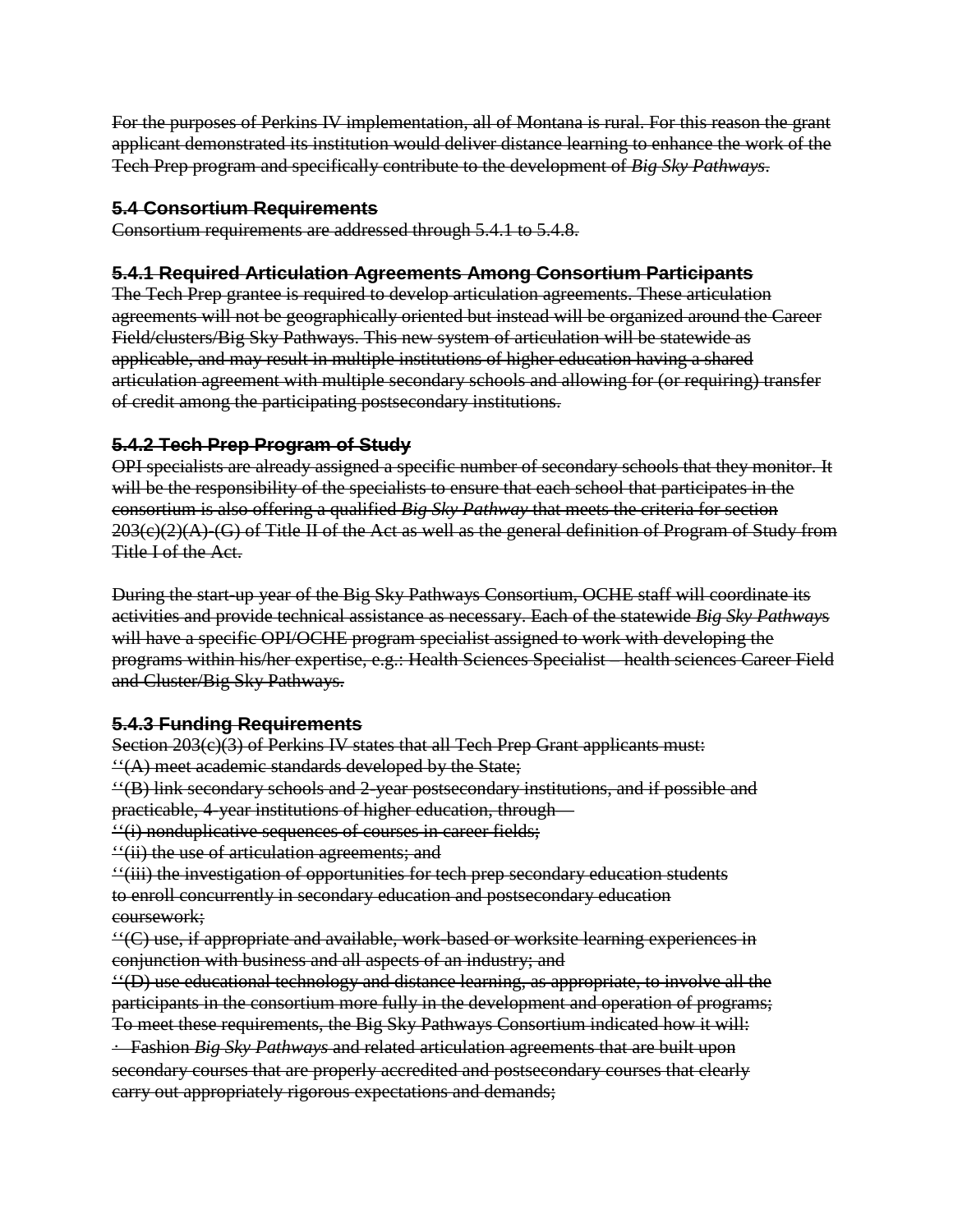• Create articulation agreements that carefully align course content between secondary and postsecondary courses that are non-duplicative in nature;

 $\div$  Create a specific plan for carrying out the articulation requirements in the particular consortium;

• Explain how dual enrollment opportunities will be created, how students will be determined eligible for participation in dual enrollment courses, and how these opportunities will be clearly communicated to teachers, secondary students and parents; and

• How opportunities for work-based or worksite learning will be made available, and what criteria will be created to ensure that work-based or worksite learning will meet program objectives and how employers will be engaged to participate in such activities.

# **5.4.4 Tech Prep In-service Professional Development**

Perkins IV states that each Tech Prep program shall include in-service professional development for teachers, faculty, and administrators that:

''(A) supports effective implementation of tech prep programs;

''(B) supports joint training in the tech prep consortium;

''(C) supports the needs, expectations, and methods of business and all aspects of an industry;

''(D) supports the use of contextual and applied curricula, instruction, and assessment; ''(E) supports the use and application of technology; and

''(F) assists in accessing and utilizing data, information available pursuant to section 118, and information on student achievement, including assessments.

The consortium has provided details regarding the above requirement, keeping in mind that Perkins IV professional development requirements are more "in depth" than what was required in the prior legislation. In Montana some of this more intensive and sustained professional development is already in effect. It has been designed to assist secondary and to some degree postsecondary teachers and instructors through programs that are offered through several days of study in a variety of CTE fields and that lead to participants achieving industrial level standards of competency. State agencies may also make available funding from other Perkins funds to assist in enhancing this technical assistance and professional development.

# **5.4.5 Tech Prep Professional Development for Counselors**

The professional development of school counselors has for some years been a priority of the Montana's Tech Prep program. The new Tech Prep Consortium is expected to keep a strong focus on the continued professional development of school counselors and, where possible, attempt to assist in the preparation of new school counselors. Ways of addressing the career education elements of counselor development must be explicitly noted in meeting this requirement. Professional development requirements activities are offered in compliance with title I of Perkins IV will be closely coordinated with those efforts carried out under the Tech Prep program.

# **5.4.6 Assurance of Tech Prep Equal Access**

Perkins IV gives extensive attention to the quality of educational and support services provided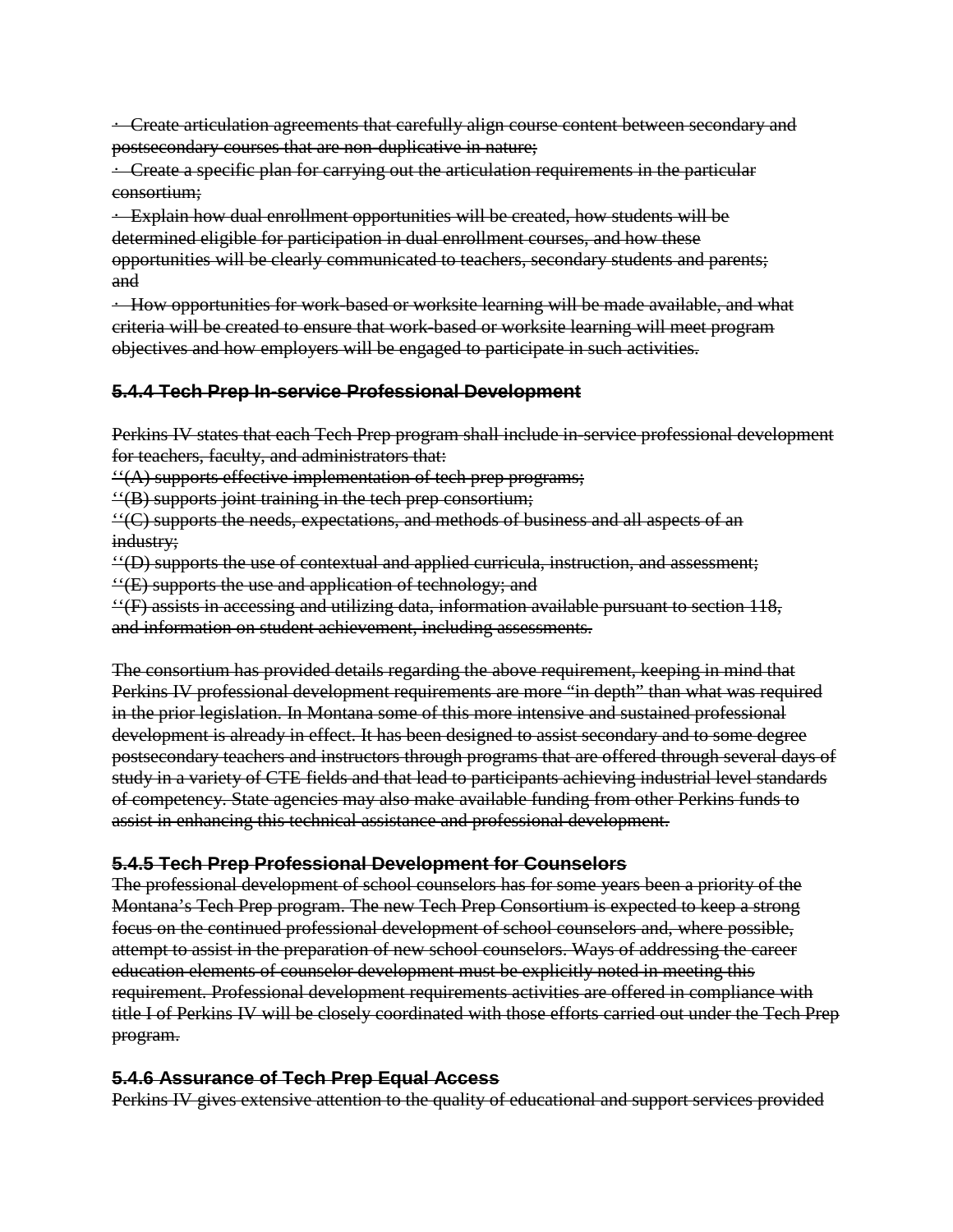to special populations, including ensuring equal access to a full range of technical preparation programs. The Consortium will explicitly address how the needs of these special populations will be addressed using specific examples and methods. Activities under this section will be closely coordinated with activities and standards for equal access expressed in section 3.1.1 of this plan.

### **5.4.7 Preparatory Services**

The Big Sky Pathways Consortium has identified how it will ensure that each articulated program offers preparatory services, including:

• Academic support services, offered during summer months and/or concurrently with program participation, to allow students to handle the challenging academic and technical skill content of *Big Sky Pathways*;

• Career exploration and career planning services, including the development of a personalized student plan for college and career, that allow students to make well informed decisions about transitions to postsecondary education and training and advancement to high-skill, high-wage employment; and

• Other supports, such as financial planning for college costs, college admissions, and support for employability skills, to help students, particularly those who are from economically disadvantaged background or facing other barriers, to succeed in secondary education and to advance to postsecondary education and to high-skill, high-wage employment.

# **5.4.8 Coordination of Tech Prep Programs**

The major function of the Big Sky Pathways Consortium is the development of *Big Sky Pathways*. This is to be done in coordination with OPI/OCHE program specialists within prescribed cluster areas to inform the development of programs of study.

# **5.5 Consortium Agreement for Levels of Performance**

The Big Sky Pathways Consortium will report data on the performance indicators under section 113(b) of the Act in coordination with the OCHE Data Specialist**.** For the purposes of title II, they will also gather and report the additional performance data on students who are enrolled in a *Big Sky Pathway* under the direct jurisdiction of the Consortium.

In Section 3(26) of the Act, a "secondary" Tech Prep student is *"one who has enrolled in two courses in the secondary education component of a tech prep program,"* and in Section 3(23), *a* "postsecondary" Tech Prep student *is "one who has completed the secondary component of a Tech Prep program; and has enrolled in the postsecondary component of a Tech Prep program."*

To gather data on these students at the secondary and postsecondary levels, participating secondary schools and postsecondary institutions consortium will need to provide this data to Flathead Valley Community College for incorporation into the State Database. Using these definitions of participating Tech Prep students, the consortium will gather and report data on the following indicators, using processes developed by the Partner Agencies:

• The number of secondary education tech prep students and postsecondary education tech prep students served.

• The number and percent of secondary education Tech Prep students enrolled in the